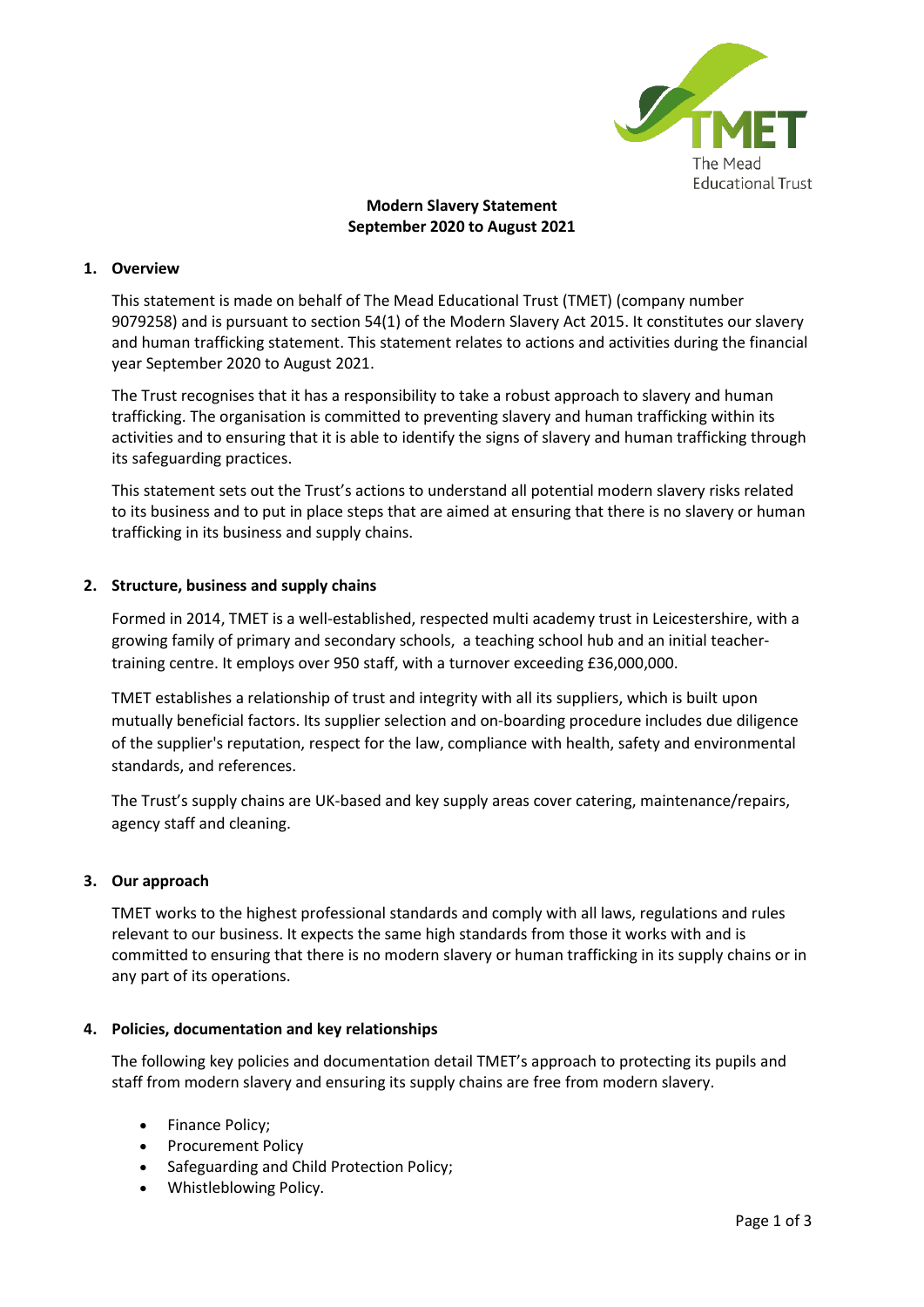In addition, the Trust works closely with the unions via the Joint Consultative Committee (JCC) to help reduce risk by improving working and pay practices.

# **5. Identifying and addressing risks**

There are two main avenues by which modern slavery could impact TMET. The first is through safeguarding practices and covers child sex exploitation and human trafficking, which can directly affect pupils. This also potentially affects the staff of its contractors. The second is the Trust's supply chain and the service providers with which we contract.

# **a. Safeguarding**

The Trust takes safeguarding incredibly seriously. It has designated safeguarding leaders (DLSs) in every school who lead on the implementation of policy and practice. Each school proactively works with their local authority, the LADO and local stakeholders to combat all safeguarding issues, including child sex exploitation and human trafficking.

Safeguarding practice in school is reviewed by the academy councillors, and is audited annually.

Safeguarding is a standing agenda item for every Board Education Committee meeting. The TMET Board has a named Safeguarding Trustee who sits on the Education Committee.

The Trust's Safeguarding and Child Protection Policy is reviewed annually by the Executive Leadership Team, is approved by the Board of Trustees and is fully compliant with the DfE requirements and with the latest Keeping Children Safe in Education. Due to the varied communities our schools serve, each site is required to understand its local safeguarding context and this is included with the policy for each school site.

# **b. Supply chain**

The Mead Educational Trust's procurement policy defines its engagement with suppliers. Its suppliers are expected to comply with all local and national laws and regulations. This includes the requirement to pay staff the minimum wage and complete a DBS check when working on-site (as required).

Due diligence is carried out throughout the supply chain and tendering process within the Trust, with expectations clearly stipulated in regards to compliance with the Modern Slavery Act 2015.

### **c. Training**

### **Safeguarding**

Every member of staff, whether or not they are based in a school, is trained on the Safeguarding and Child Protection Policy (either in person or via e-learning) and is required to declare that they have read and understood the policy annually. The focus within the safeguarding training is on early identification of those at risk of exploitation.

In addition, the Trust has a Whistleblowing Policy which enables those with concerns about any wrongdoing or breaches of law to raise these concerns in confidence without fear of disciplinary action.